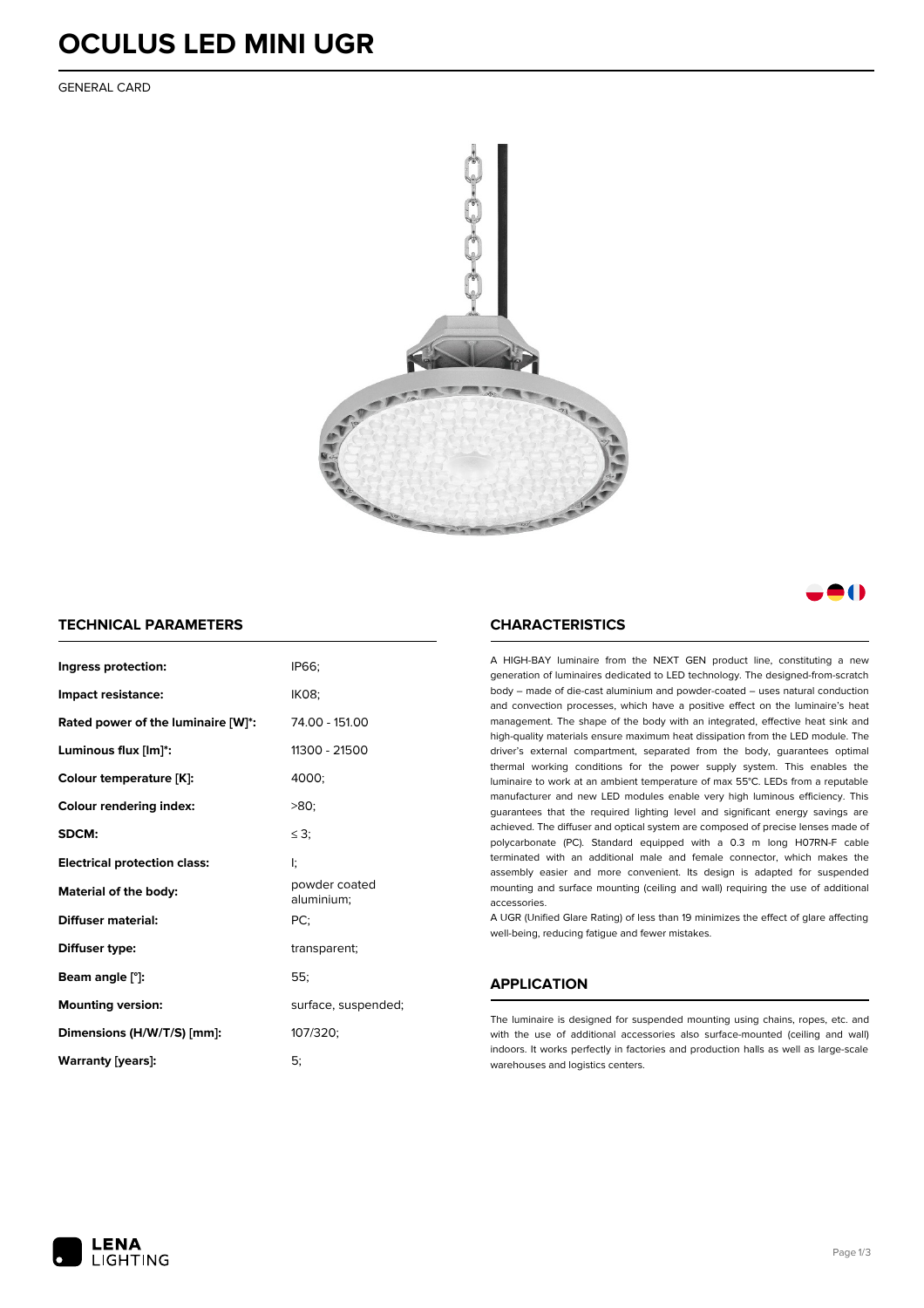## **OCULUS LED MINI UGR**

GENERAL CARD

### **AVAILABLE VERSIONS**

|                                   |                        |                     |                  |                          | $\sqrt{1}$<br>Click index >>, to see details |              |
|-----------------------------------|------------------------|---------------------|------------------|--------------------------|----------------------------------------------|--------------|
| Rated power of the luminaire [W]* | Colour temperature [K] | Luminous flux [lm]* | <b>DIMM DALI</b> | Working temperature [°C] | Dimensions (H/W/T/S) [mm]                    | Index        |
| 74                                | 4000                   | 11300               |                  | 55                       | 107/320                                      | $\gg$ 561306 |
| 74                                | 4000                   | 11300               | yes              | 55                       | 107/320                                      | $\gg$ 561344 |
| 109                               | 4000                   | 15900               |                  | 55                       | 107/320                                      | $\ge 561313$ |
| 109                               | 4000                   | 15900               | yes              | 55                       | 107/320                                      | > 561351     |
| 129                               | 4000                   | 18700               |                  | 50                       | 107/320                                      | $\gg$ 561320 |
| 129                               | 4000                   | 18700               | yes              | 50                       | 107/320                                      | $\gg$ 561368 |
| 151                               | 4000                   | 21500               |                  | 50                       | 107/320                                      | $\gg$ 561337 |
| 151                               | 4000                   | 21500               | yes              | 50                       | 107/320                                      | $\gg$ 561375 |
|                                   |                        |                     |                  |                          |                                              |              |